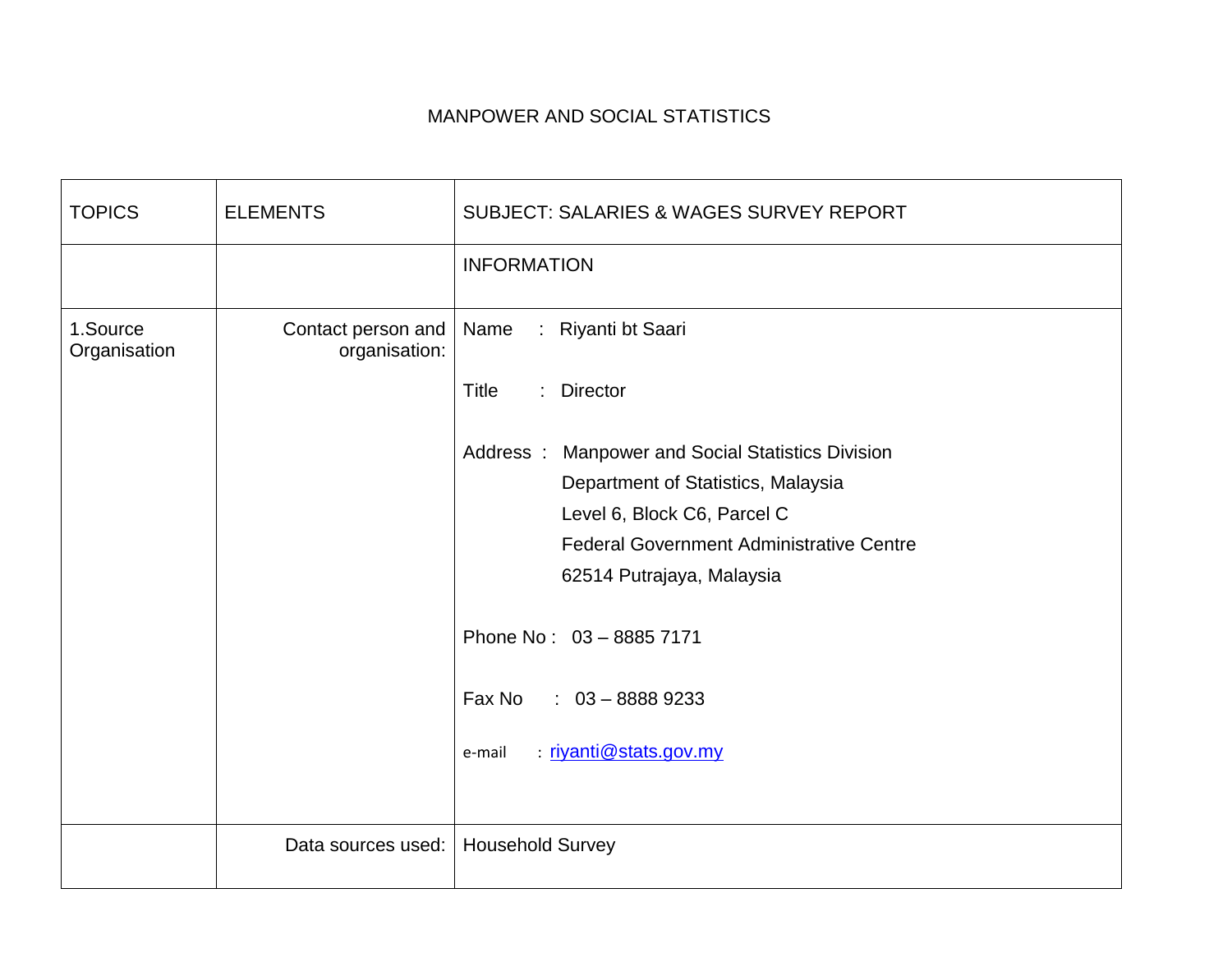|                                             | Name of collection /<br>source used:     | Salaries and Wages Survey                                                                                                                                                                                                                                                                                                                                                                                                                            |
|---------------------------------------------|------------------------------------------|------------------------------------------------------------------------------------------------------------------------------------------------------------------------------------------------------------------------------------------------------------------------------------------------------------------------------------------------------------------------------------------------------------------------------------------------------|
|                                             | Direct source:                           | Department of Statistics, Malaysia                                                                                                                                                                                                                                                                                                                                                                                                                   |
|                                             | Source periodicity:                      | Monthly                                                                                                                                                                                                                                                                                                                                                                                                                                              |
|                                             | Source metadata:                         | Central repository                                                                                                                                                                                                                                                                                                                                                                                                                                   |
|                                             | Date last input received<br>from source: | 18 days after data collection                                                                                                                                                                                                                                                                                                                                                                                                                        |
| 2. Data<br>Characteristic<br>and Collection | Variables collected: I                   | The information collected are as follows:<br>Salaries and Wages Survey Questionnaire<br>LFS - 1 : Identification Particulars<br>i)<br>ii)<br>LFS - 2 : Household Member Particulars<br>LFS - 3/1 : Labour Force Particulars (For Members 15 Years and Over)<br>iii)<br>LFS - 3/2 : Principal Job Particulars (For Members 15 Years and Over)<br>iv)<br>LFS - 3/3 : Particulars on Salaries and Wages (Government<br>V)<br>Employee/Private Employee) |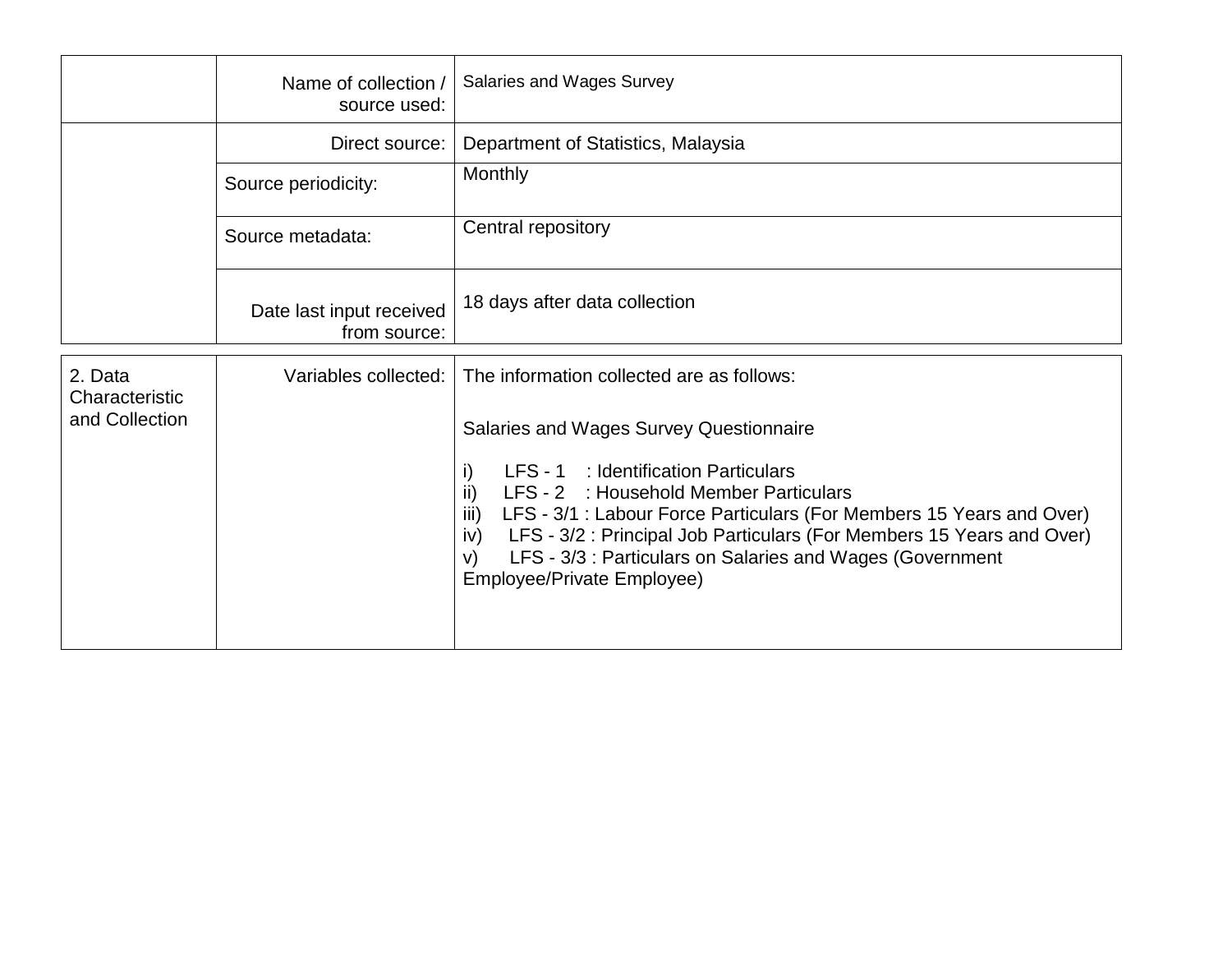| Sampling Frame:   | The frame used for the Salaries & Wages Survey is from the National<br>Household Sampling Frame, Department of Statistics, Malaysia which is made<br>up of Enumeration Blocks (EBs) created for the 2010 Population and Housing<br>Census of<br>Malaysia. EBs are geographically contiguous areas of land that is created with<br>identifiable boundaries. On average, each EB contains about 80 to 120 living<br>quarters. Generally, all EBs are formed within gazette boundaries i.e. within<br>administrative district, mukim or local authority areas. |                                                                                                                                                                                                                                                                                                                                                                                                                                                                                          |
|-------------------|-------------------------------------------------------------------------------------------------------------------------------------------------------------------------------------------------------------------------------------------------------------------------------------------------------------------------------------------------------------------------------------------------------------------------------------------------------------------------------------------------------------------------------------------------------------|------------------------------------------------------------------------------------------------------------------------------------------------------------------------------------------------------------------------------------------------------------------------------------------------------------------------------------------------------------------------------------------------------------------------------------------------------------------------------------------|
| Sampling Design   | persons within the selected LQs are canvassed.                                                                                                                                                                                                                                                                                                                                                                                                                                                                                                              | Two levels of stratification are used, i.e., primary stratum (made up of states of<br>Malaysia, including federal territories) and secondary stratum (made up of<br>urban and rural stratum formed within the primary stratum). Samples are<br>drawn independently within each level of the secondary stratum. The first<br>stage of units of sample selection is the EB level while the second stage units<br>are the living quarters (LQs) within the selected EBs. All households and |
| Periodicity:      | Monthly                                                                                                                                                                                                                                                                                                                                                                                                                                                                                                                                                     |                                                                                                                                                                                                                                                                                                                                                                                                                                                                                          |
| Reference period: | there were six reference periods i.e.:                                                                                                                                                                                                                                                                                                                                                                                                                                                                                                                      | The reference period for Salaries & Wages Survey is one month prior to<br>interview session and data collection. For 2013 Salaries & Wages Survey,                                                                                                                                                                                                                                                                                                                                       |
|                   | <b>Reference period</b><br>December 2012<br>ii. January 2013<br>February 2013<br>iii.<br>March 2013<br>iv.<br>v. April 2013<br>vi. May 2013                                                                                                                                                                                                                                                                                                                                                                                                                 | <b>Survey month</b><br>January 2013<br>February 2013<br><b>March 2013</b><br>April 2013<br>May 2013<br><b>June 2013</b>                                                                                                                                                                                                                                                                                                                                                                  |
| Base period:      | n.a.                                                                                                                                                                                                                                                                                                                                                                                                                                                                                                                                                        |                                                                                                                                                                                                                                                                                                                                                                                                                                                                                          |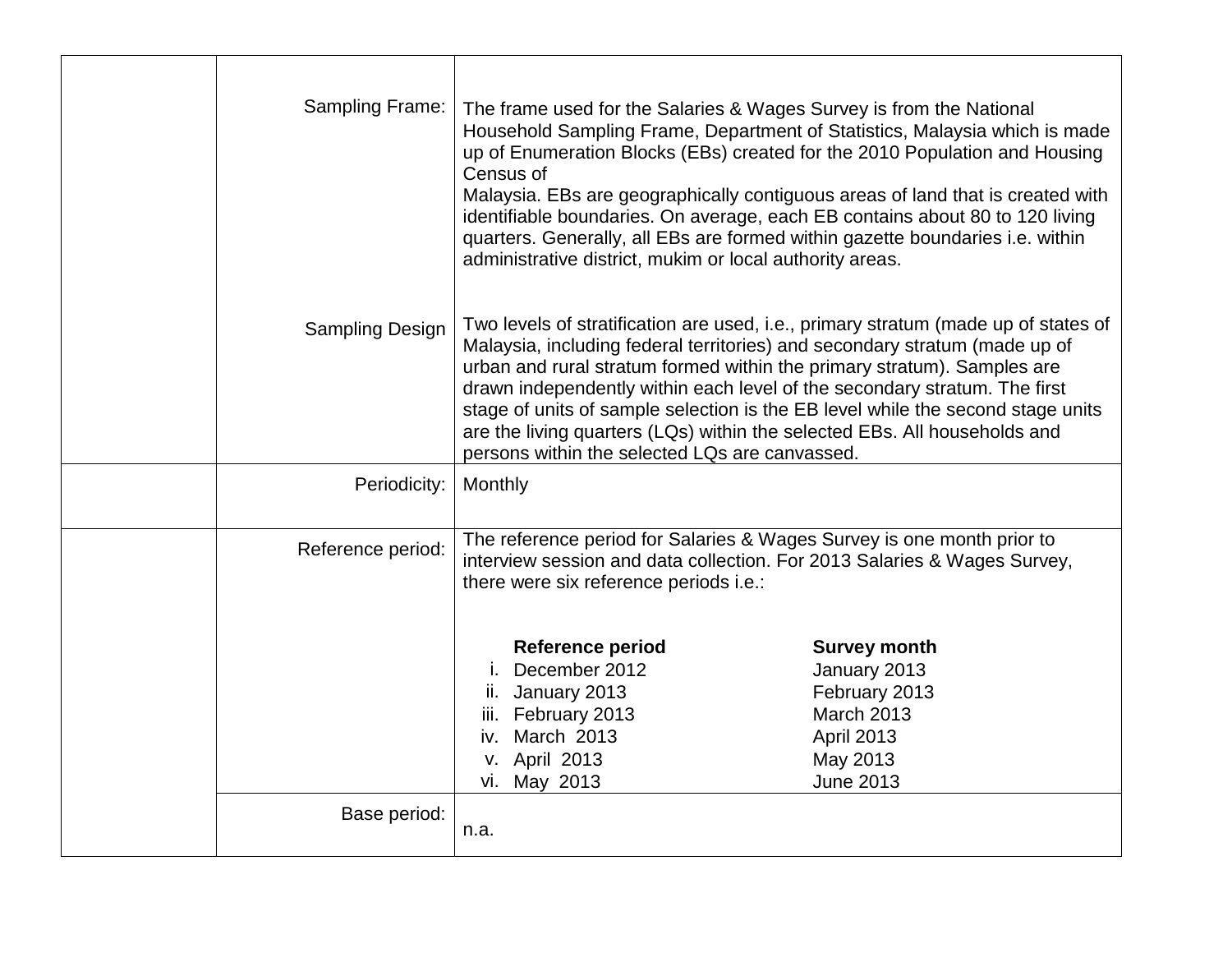|                                                          | Date last updated:                            | 2013                                                                                                                  |
|----------------------------------------------------------|-----------------------------------------------|-----------------------------------------------------------------------------------------------------------------------|
|                                                          | Link to release calendar:                     | n.a.                                                                                                                  |
|                                                          | Other data characteristics<br>and collection: | n.a.                                                                                                                  |
| 3. Statistical<br>Population and<br>Scope of the<br>Data | Statistical population:                       | Households                                                                                                            |
|                                                          | Geographical coverage:                        | Malaysia                                                                                                              |
|                                                          | Sector coverage:                              | n.a.                                                                                                                  |
|                                                          | Institutional coverage:                       | n.a.                                                                                                                  |
|                                                          | Item/Product coverage:                        | n.a.                                                                                                                  |
|                                                          | Population coverage:                          | Household members aged 15 years and over whose employment status is<br>either private sector or government employees. |
|                                                          | Product coverage:                             | n.a.                                                                                                                  |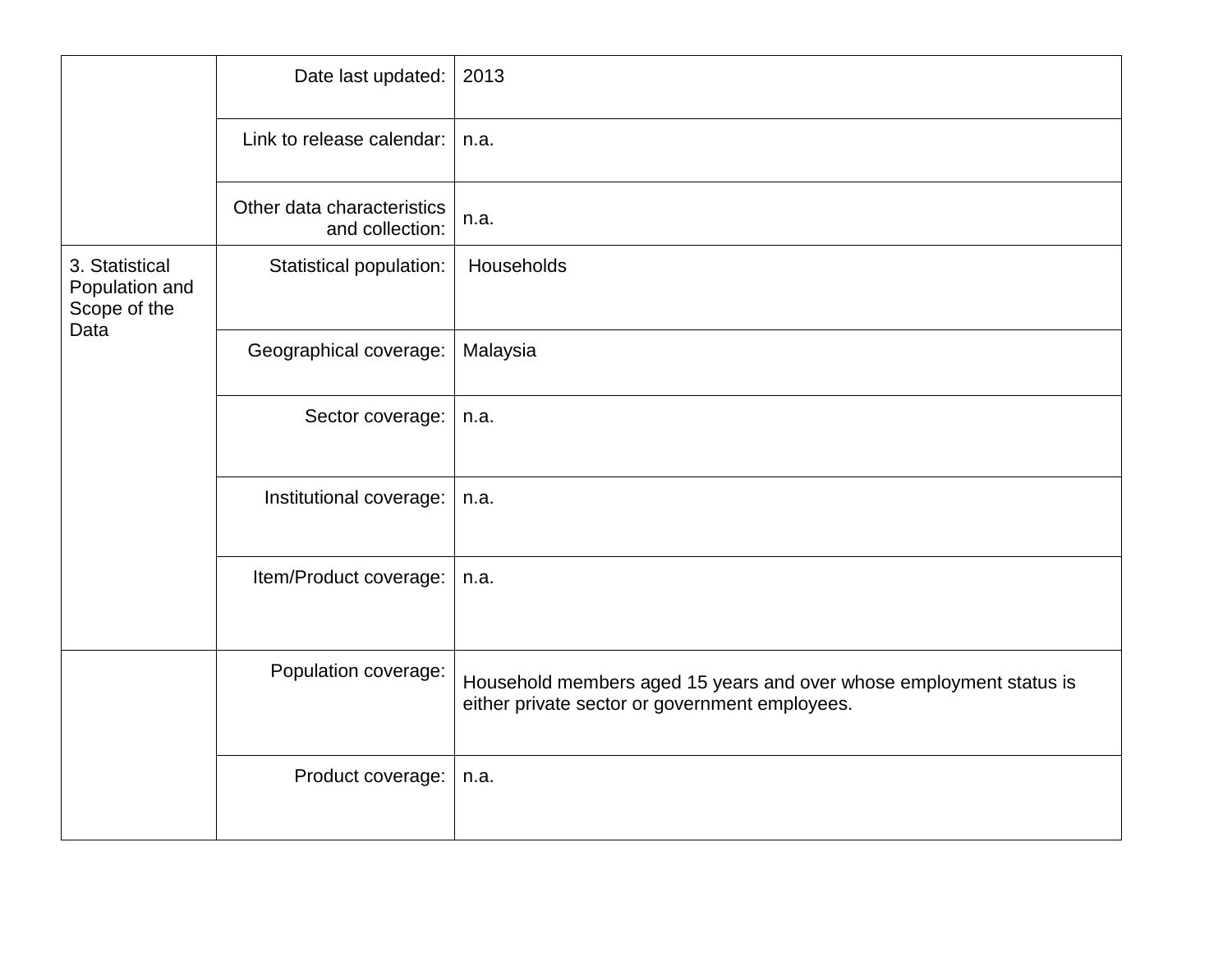|                                                                  | Other coverage:                   | n.a.                                                                                                                                                                                                                                                                                                                                   |
|------------------------------------------------------------------|-----------------------------------|----------------------------------------------------------------------------------------------------------------------------------------------------------------------------------------------------------------------------------------------------------------------------------------------------------------------------------------|
| 4. Statistical<br>Concepts and<br><b>Classifications</b><br>Used | Key statistical concepts<br>used: | International Labour Office (ILO) Manual On Concepts and Methods: An<br>integrated system of wages statistics                                                                                                                                                                                                                          |
|                                                                  | <b>Classifications used:</b>      | ♦ Malaysia Standard Industrial Classification (MSIC) 2008; based on the<br>the International Standard Industrial Classsification of All Economic<br>Activities (ISIC), Rev. 4<br>♦ Malaysia Standard Classification of Occupations (MASCO) 2008, based on<br>the International Standard Classification of Occupations<br>$(ISCO-08)$ . |
| 5. Statistical<br>Computation                                    | Aggregation and<br>consolidation: | State and national level                                                                                                                                                                                                                                                                                                               |
| and<br><b>Dissemination</b>                                      | Estimation:                       | The Combined Ratio Estimate Method was used to obtain the estimate of a<br>specific characteristic in the survey population. The first half year population<br>estimates of the survey year by age, sex, ethnic and state were used as<br>benchmarks.                                                                                  |
|                                                                  | Imputation:                       | n.a.                                                                                                                                                                                                                                                                                                                                   |
|                                                                  | Transformations:                  | Principal statistics of the salaries and wages are:<br>Mean;<br>ı.<br>ii.<br>Median;<br>iii.<br>Number of recipients; and<br>Gender wage gap.<br>iv.                                                                                                                                                                                   |